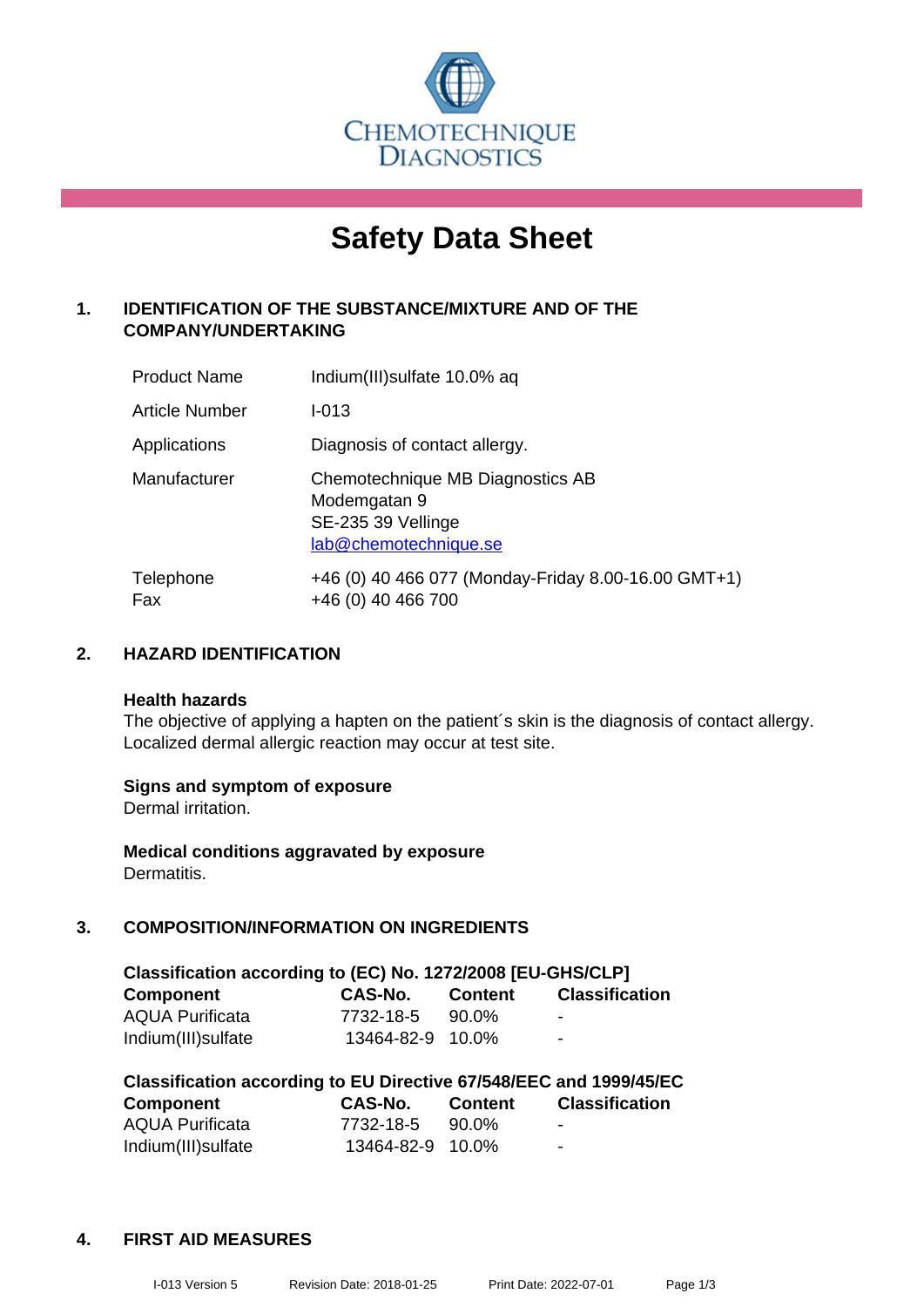**Emergency and first aid procedures**

Obtain medical attention.

## **5. FIRE-FIGHTING MEASURES\***

No data available.

## **6. ACCIDENTAL RELEASES MEASURES**

**Steps to be taken if material is released or spilled** Contain and place in a closed container.

## **7. HANDLING AND STORAGE**

**Precautions to be taken in handling and storage** Store dark at 5-8°C. Avoid extended exposure to light. Store in a well-sealed container. FOR EXTERNAL USE ONLY.

# **8. EXPOSURE CONTROLS/PERSONAL PROTECTION**

**Respiratory protection** Not required.

**Ventilation** Local exhaust.

**Protective gloves**

Disposal gloves.

#### **Eye protection**

Not required with normal use.

#### **Work/Hygienic practices**

Wash hands after each use.

#### **9. PHYSICAL AND CHEMICAL PROPERTIES**

| Appearance<br>Odour  | Transparent, Colorless Liquid<br><b>Odourless</b> |
|----------------------|---------------------------------------------------|
| Boiling point*       | $100^{\circ}$ C                                   |
| Flash point*         | >No data available.                               |
| Self ignition*       | Product does not self ignite.                     |
| Danger of explosion* | Product does not present as an explosion hazard.  |
| Density*             | 1.0 $g/cm3$                                       |

\*Data is shown for AQUA Purificata only

# **10. STABILITY AND REACTIVITY**

**Incompability**

May react with strong oxidizing agents.